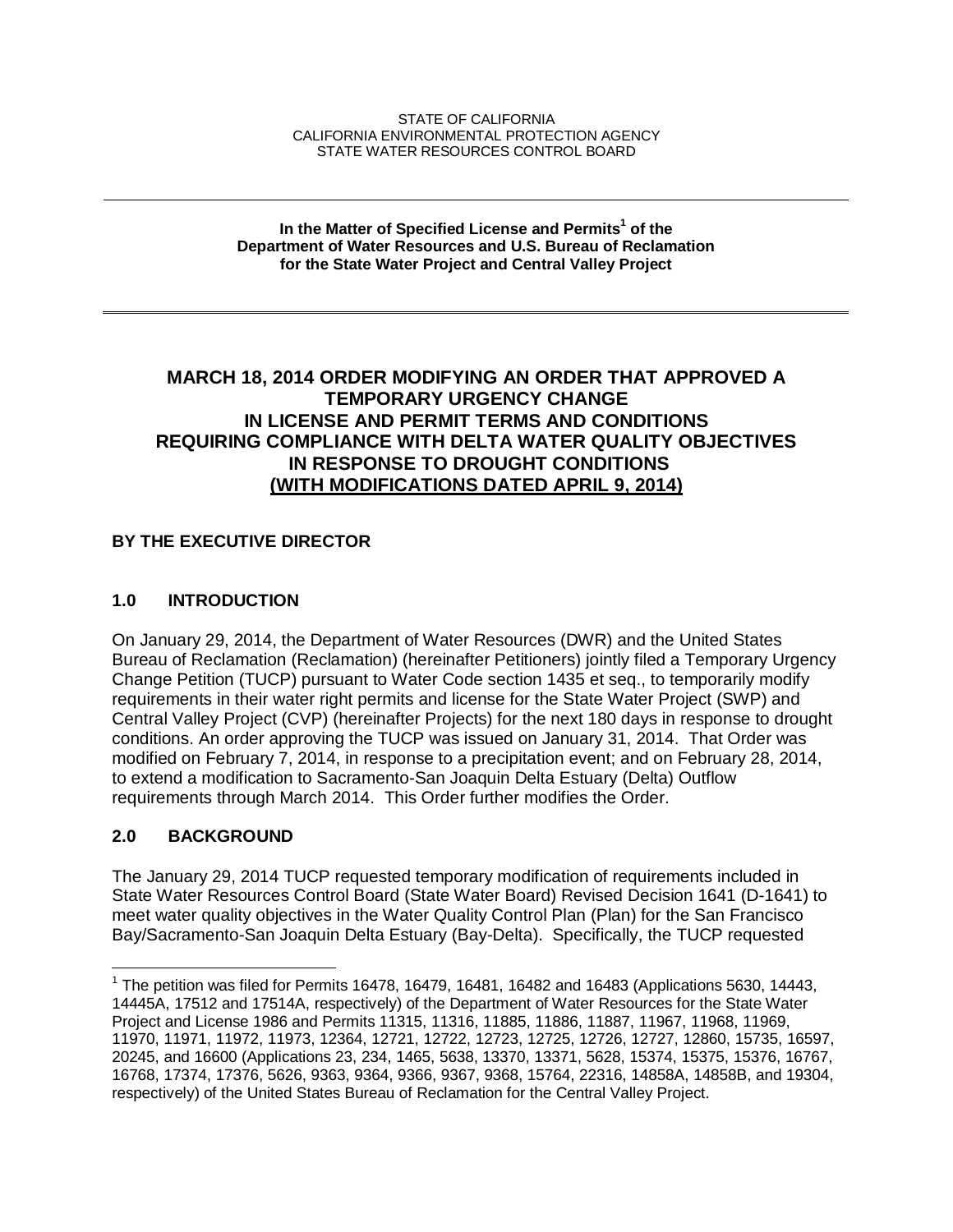modifications to the requirement to meet the Delta Outflow objective during February and the Delta Cross Channel (DCC) Gate closure objective from February through May 20. The TUCP also proposed limits on exports at the SWP and CVP pumping facilities in the south Delta and a process to determine other changes that will best balance protection of all beneficial uses. The Petitioners requested these temporary modifications in order to respond to unprecedented critically dry hydrological conditions as California enters its third straight year of below average rainfall and snowmelt runoff. Additional information concerning the drought and the January 29, 2014 TUCP can be found on the State Water Board's website at:

http://www.waterboards.ca.gov/waterrights/water\_issues/programs/drought/tucp.shtml

### **2.1 January 31 Order**

The January 31, 2014 TUCP Order allowed DWR and the Bureau to meet a lower Delta Outflow level of 3,000 cubic feet per-second (cfs) in February and allowed the DCC Gates to be operated flexibly from February 1 through May 20. $^2$  The Order restricted exports in the Delta at the SWP and CVP pumping facilities to health and safety needs of no more than 1,500 cfs, with the exception of transfers. The Order also required that DWR and the Bureau consult with the State Water Board, Department of Fish and Wildlife, National Marine Fisheries Service and U.S. Fish and Wildlife Service (fisheries agencies) through a Real-Time Drought Operations Management Team (RTDOMT) to discuss real time operational issues. The Order further required DWR and Reclamation to calculate and maintain a record of the amount of water conserved by the changes and keep that water in storage for use later in the year for purposes of maintaining water supplies, improving water quality, or protecting flows for fisheries. The Order required DWR and Reclamation to develop a water balance and to conduct necessary modeling and monitoring to inform real time operational decisions. The Order stated that it may be modified based on additional public input or changed circumstances.

### **2.2 February 7 Modification**

The February 7, 2014 modification to the TUCP Order clarified requirements that would apply when the requirements of D-1641 are met. The February 7 Revised Order adjusted the temporary export limitations when precipitation events occur that enable DWR and Reclamation to comply with the Delta Outflow and DCC Gate Closure requirements contained in Table 3 of D-1641. In these circumstances, exports greater than 1,500 cfs would be allowed up to the export limits contained in D-1641, except that any SWP and CVP exports greater than 1,500 cfs shall be limited to natural or abandoned flows, or transfers. The Order did not require DWR and Reclamation to meet the D-1641 Delta Outflow requirements unless exports were greater than 1,500 cfs. All other provisions of the January 31, 2014 Order were continued.

### **2.3 February 28 Modification**

The February 28, 2014 modification to the TUCP Order continued for the month of March the modified Delta Outflow levels of 3,000 cfs originally approved on January 31, 2014. This modification to the Order continued to allow DWR and Reclamation to conserve stored water needed to maintain water supplies, improve water quality, and protect fishery resources later in the year. All other provisions of the February 7, 2014 Order continued to be in effect.

 $\overline{a}$  $2$  The required Delta Outflow pursuant to D-1641 without the temporary change in February was 7,100 cfs. In addition, without the temporary change, D-1641 requires that the Delta Cross Channel Gate be closed from February through May 20 of each year.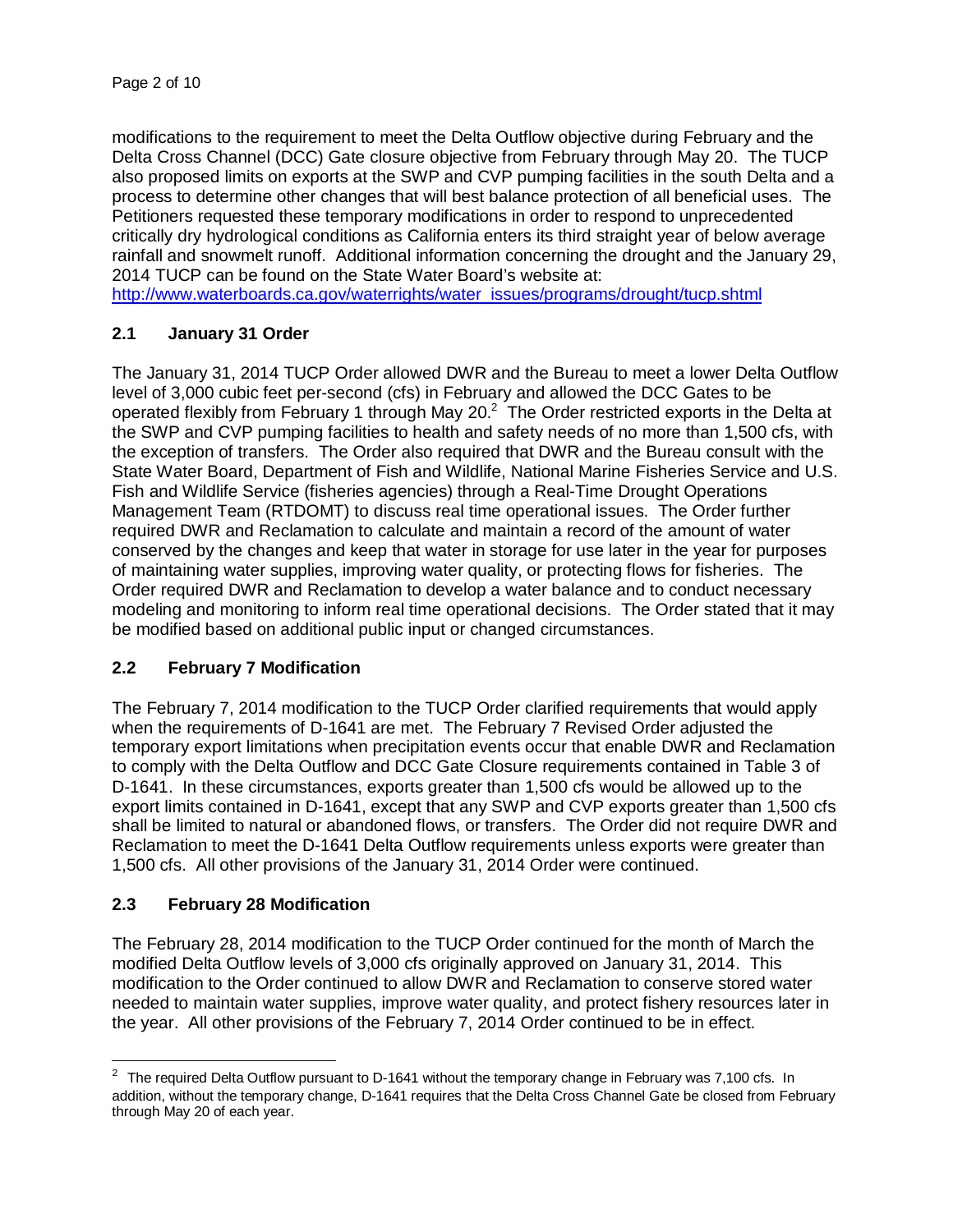### **2.4 Additional Context Related to the Public Interest**

The latest National Weather Service data continue to show nearly the entire state in severe drought and nearly two-thirds in extreme drought. According to this same data, more of the state is in exceptional or extreme drought than when the Governor issued his drought proclamation. In this extraordinarily dry year, all water users, including agricultural, municipal, and fish and wildlife uses, will suffer hardship.

One primary concern is to ensure that enough water can be directed to communities for human health and safety purposes, which includes drinking water and water for sanitation. While some communities have adequate water supplies saved locally for such purposes, other communities need continued exports from the Delta for these essential purposes. As described below, DWR and Reclamation have proposed a process to identify and account for these needs. DWR and Reclamation intend to ensure enough water is supplied to communities for these essential purposes, but not to deliver exports for all normal usage (such as exterior landscape irrigation).

Another primary concern is to prevent saltwater intrusion into the interior Delta where a large portion of the state's freshwater supplies are conveyed for human and agricultural use. A certain amount of outflow from the Delta must be provided throughout dry months to repel saltwater from entering the interior Delta. If there is not enough water to maintain this outflow throughout the year, the SWP and CVP will lose control over salinity in the Delta and fresh water sources travelling through the interior Delta will be contaminated. Such a condition would severely compromise the SWP and CVP's ability to deliver water for basic public health and safety or irrigation uses, increasing the chances for a major catastrophe. This is a very real concern this year.

### **2.5 March 18, 2014 Request to Modify TUCP Order**

On March 18, 2014, DWR submitted a further request to modify the TUCP Order for the remainder of March to provide for additional flexibility for diversions while Delta inflows remain elevated following earlier precipitation events. The request **proposesproposed** to add an alternate set of compliance requirements for the remainder of March that would be in effect while higher Delta inflows persist. Specifically, while higher inflows persist, DWR and Reclamation **proposeproposed** to comply with footnote 10 to Table 3 of D-1641 but not Table 4, to maintain the DCC Gates in the closed position and to conform with export limits in D-1641 and applicable Endangered Species Act requirements. Footnote 10 requires a Delta Outflow of 7,100 cfs calculated as a 3-day running average. This requirement is also met if either the daily average or 14-day running average electrical conductivity (EC - a measure of salinity) at the confluence of the Sacramento and San Joaquin rivers is less than or equal to 2.64 millimhos per centimeter (**m**mmhos/cm). Pursuant to Table 4 of D-1641, DWR and Reclamation are required to meet 29 days of flows at 11,400 cfs on a 3-day average or alternate compliance through meeting a daily or 14-day running average EC level of 2.64 mmhos/cm at Chipps Island (station D10) in March. The proposed change would eliminate the additional Table 4 requirements for the remainder of the month and allow DWR and Reclamation to export water pursuant to the requirements included in D-1641 while the DCC Gates are closed, provided that the requirements of footnote 10 are met.

The March 18 request also **proposesproposed** a process whereby DWR and Reclamation will estimate human health and safety needs from the SWP and CVP. Those estimates will take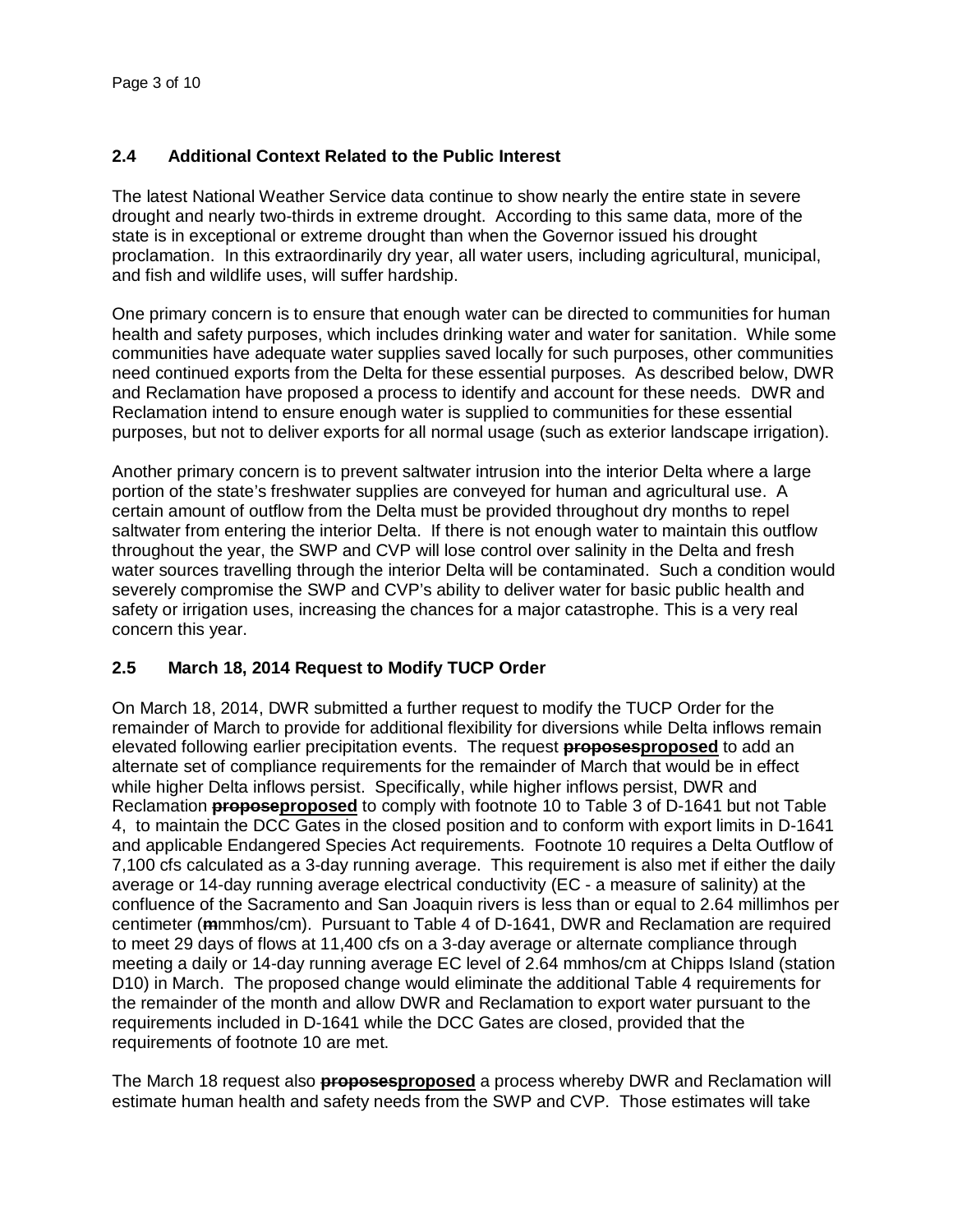$\overline{a}$ 

account of local and alternate supplies available to communities served by the SWP and CVP. After those estimated health and safety needs are accounted for, DWR and Reclamation propose to export water for any lawful project water uses.

#### **2.6 April 9, 2014 Request to Modify TUCP Order**

**On April 9, 2014, DWR and Reclamation submitted another request for modifications to the TUCP Order in conformance with their April 8, 2014 Drought Operations Plan (DOP). The DOP was developed in coordination with the RTDOMT and lays out DWR's and Reclamation's proposed range of coordinated operations from April through mid-November. The DOP also identifies proposed changes to the TUCP Order and various Endangered Species Act (ESA) requirements. The DOP includes information about past and proposed future operations as well information regarding the effects of the operations on biological resources. Along with the request and DOP, DWR and Reclamation submitted concurrence letters from the fisheries agencies. NOAA Fisheries and DFW confirmed that the proposed actions conform with ESA requirements. USFWS also confirmed that the proposed actions in April and May conform with ESA requirements but stated that it could not make this finding for the proposed actions in June through mid-November at this time and requested additional information.** 

**Some of the measures included in the DOP and the April 9 request are needed within the next week and others are needed later in the year. Specifically, an extension of the Delta Outflow and export requirements for the Month of April is needed as early as next week. This modification to the TUCP Order only addresses those changes through the end of April. The other changes described in the DOP and the April 9 request will be addressed in a comprehensive update to this Order that will be issued in the near future. The comprehensive update will address objections received to date and other issues associated with the DOP.** 

**The DOP includes monthly operational forecasts at the 90 and 50 percent hydrologies<sup>3</sup> as well as associated end of September storage targets that propose to balance the different uses of water in the current year and the need to reserve water in storage in the event of a dry year in 2015. These critical needs include sufficient water to meet human health and safety needs and other purposes, including maintaining Delta salinity control. The end of September storage targets appear reasonable but it is uncertain whether these targets can be achieved given modeling uncertainties and uncertainties about how much water will be consumptively used. The State Water Board will monitor how well the end of month storage estimates in the operational forecasts are tracking with actual conditions to determine whether end of September storage requirements should be included in the TUCP Order. In the event that actual end of month storages fall below the projected end of month storage estimates in the forecasts, the State Water Board will evaluate the need for end of September storage levels to assure that the goals of the DOP are achieved.** 

**<sup>3</sup> The forecasts in the DOP are based on the March 1, 2014 90 percent and 50 percent exceedance runoff forecasts. The 90 percent exceedance hydrology assumes inflows from rainfall and snowmelt at levels that are likely to be exceeded with a 90 percent probability, or in other words, there is a ten percent or less chance of actual conditions turning out to be this dry or drier. The 50 percent probability is the 50/50 assumption‐‐ it is just as likely to be drier or wetter. Forecasts are updated monthly and account for recent storm events. These updates are generally provided by the 3rd week of the month.**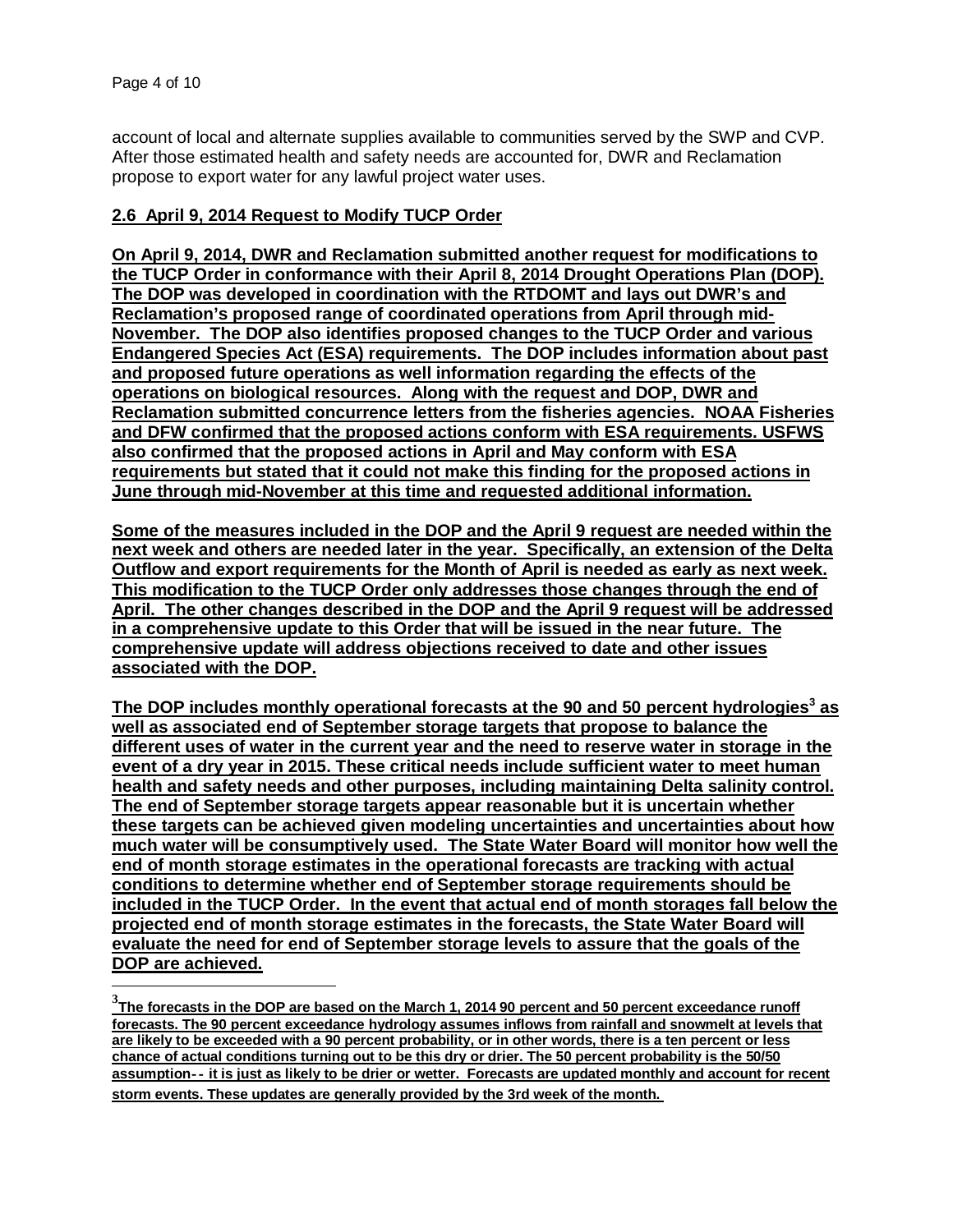**In addition to the above, the State Water Board anticipates receiving a request from Reclamation to further modify the TUCP Order this week to modify the San Joaquin River flow requirements included in D-1641 starting as early as next week. It is likely that the TUCP Order will be modified to address these changes prior to the release of the comprehensive changes to the TUCP Order referenced above.**

#### **3.0 MODIFIED TUCP ORDER**

This Order modifies the February 28, 2014 TUCP Order based on the March 18, 2014 **and April 9, 2014** request**s** from DWR and Reclamation. This Order does not specifically address the comments, objections and petitions for reconsideration received to date, but may touch on issues raised in those documents. As necessary, actions will be taken to address the objections and petitions for reconsideration at a later date. This modified order does the following:

- 1. Provides additional flexibility to export water while Delta inflows remain elevated following precipitation events by adding an alternate set of compliance requirements for the remainder of March **and the month of April** that would be in effect while higher Delta inflows persist. Specifically, when precipitation and runoff events occur that allow the DCC Gates to be closed and compliance with the flow or salinity requirements included in footnote 10 of D-1641, but the additional Delta Outflow requirements contained in Table 4 of D-1641 are not being met, the Order permits exports of natural and abandoned flows up to the Export Limits contained in Table 3 of D-1641.
- 2. Clarifies the use of exported water when D-1641 Delta Outflow or DCC Gate requirements are not being met.

### **4.0 APPLICABILITY OF THE CALIFORNIA ENVIRONMENTAL QUALITY ACT (CEQA) AND WATER CODE SECTION 13247**

As discussed in section 4.0 of the January 31 TUCP Order, pursuant to the Governor's Drought Proclamation, CEQA and Water Code section 13247 are suspended as applied to action on the TUCP.

#### **5.0 PROCEDURAL REQUIREMENTS CONCERNING THE TEMPORARY URGENCY CHANGE PETITION**

The procedural requirements for a TUCP are described in section 5 of the January 31TUCP Order.

### **6.0 REQUIRED FINDINGS OF FACT**

The required findings of fact for a TUCP order are described in section 6.0 of the January 31 TUCP Order. As necessary, additional findings of fact as they apply to this Order are described below.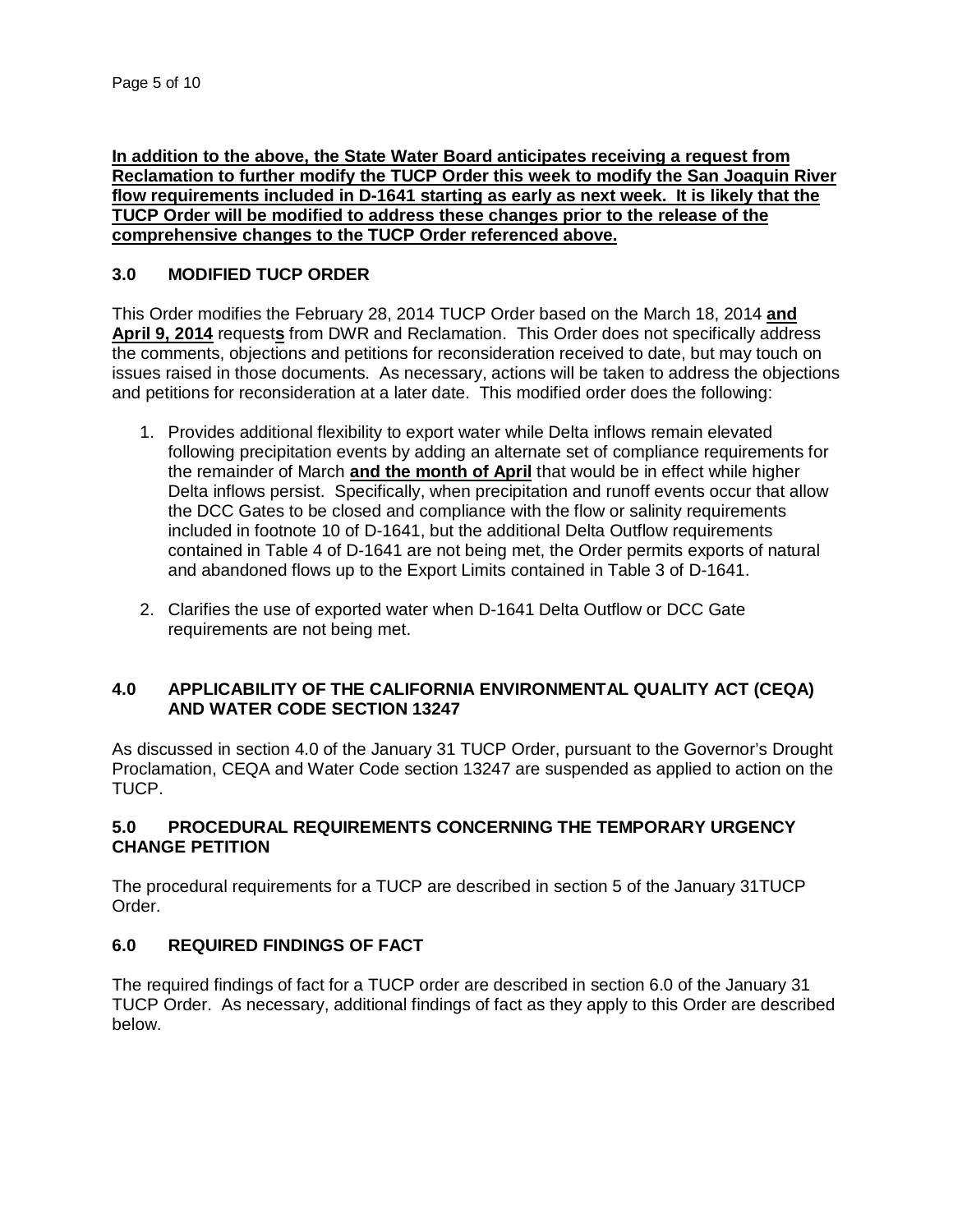# **6.1 Urgency of the Proposed Change**

The urgency of the changes included in the TUCP Orders of January 31, February 7, and February 28 TUCP Orders is described in section 6.1 of those orders. The "urgent need" described in the previous orders continues to exist. During February**, and**March**, and early April** the State received several precipitation events. Those precipitation events have, and continue to, improve hydrologic conditions in the Delta and upstream for an interim period. However, it is expected that the additional inflows to the Delta resulting from the earlier storm events will recede very quickly. In addition, while the precipitation events have improved water supply conditions to some extent, San Luis Reservoir and DWR's and Reclamation's reservoirs north of the Delta remain critically low. As a result, the proposed change remains urgent. This Order adds additional measures to help address critically low storage levels in San Luis Reservoir and DWR's and Reclamation's reservoirs north of the Delta and associated water supply needs of those reservoirs. **The operations forecasts in the DOP includes additional information concerning projected flows and storage levels.** 

### **6.2 No Injury to Any Other Lawful User of Water**

In the TUCP, the Petitioners stated that, under the proposed changes to Delta Outflow requirements, the Projects would continue to augment natural flows with storage releases, unless the hydrology within the Delta watershed were to improve significantly. As explained in the January 31 TUCP Order, other water right holders could not be injured by a decrease in the amount of stored water released to meet Delta outflow requirements because they are not entitled to divert water previously stored or imported by the Projects that is released for use downstream.

During any period when the Projects are operated consistent with the alternate set of compliance requirements approved by this Order, the Projects would not be augmenting natural flows with storage releases. Nonetheless, other lawful users will not be injured by the proposed change because the Projects will continue to meet modified Delta Outflow requirements and adequate flows are expected to remain in the system to meet the demands of other lawful users of water. Moreover, approval of the proposed modification does not affect the Petitioners' obligation to curtail their diversions of natural and abandoned flows to the extent necessary to protect senior water right holders. A condition will be added to the TUCP Order to ensure that the Petitioners' bypass adequate natural and abandoned flows to prevent injury to senior water right holders.

## **6.3 No Unreasonable Effect upon Fish, Wildlife, or Other Instream Beneficial Uses**

As discussed in the January 31 TUCP Order, the changes as conditioned will not cause unreasonable effects on fish, wildlife, or other instream beneficial uses of water. The effects of the proposed changes under this Order are discussed below in the context of the previous findings. In addition to the option of complying with Delta outflow levels of 3,000 cfs, with the DCC Gates open and exports of 1,500 cfs or less discussed in the previous orders, this Order allows for alternate set of compliance requirements including: compliance with the Delta Outflow or salinity levels specified in footnote 10 of D-1641 (7,100 cfs as a 3-day average or an EC of 2.64 mmhos/cm on a daily or 14-day running average at station C2) along with Delta Exports and DCC Gate operations (closed) in compliance with D-1641 requirements. The additional Delta Outflows above 3,000 cfs are expected to improve conditions for numerous estuarine and anadromous species in the Delta. In addition, closure of the DCC Gates is expected to improve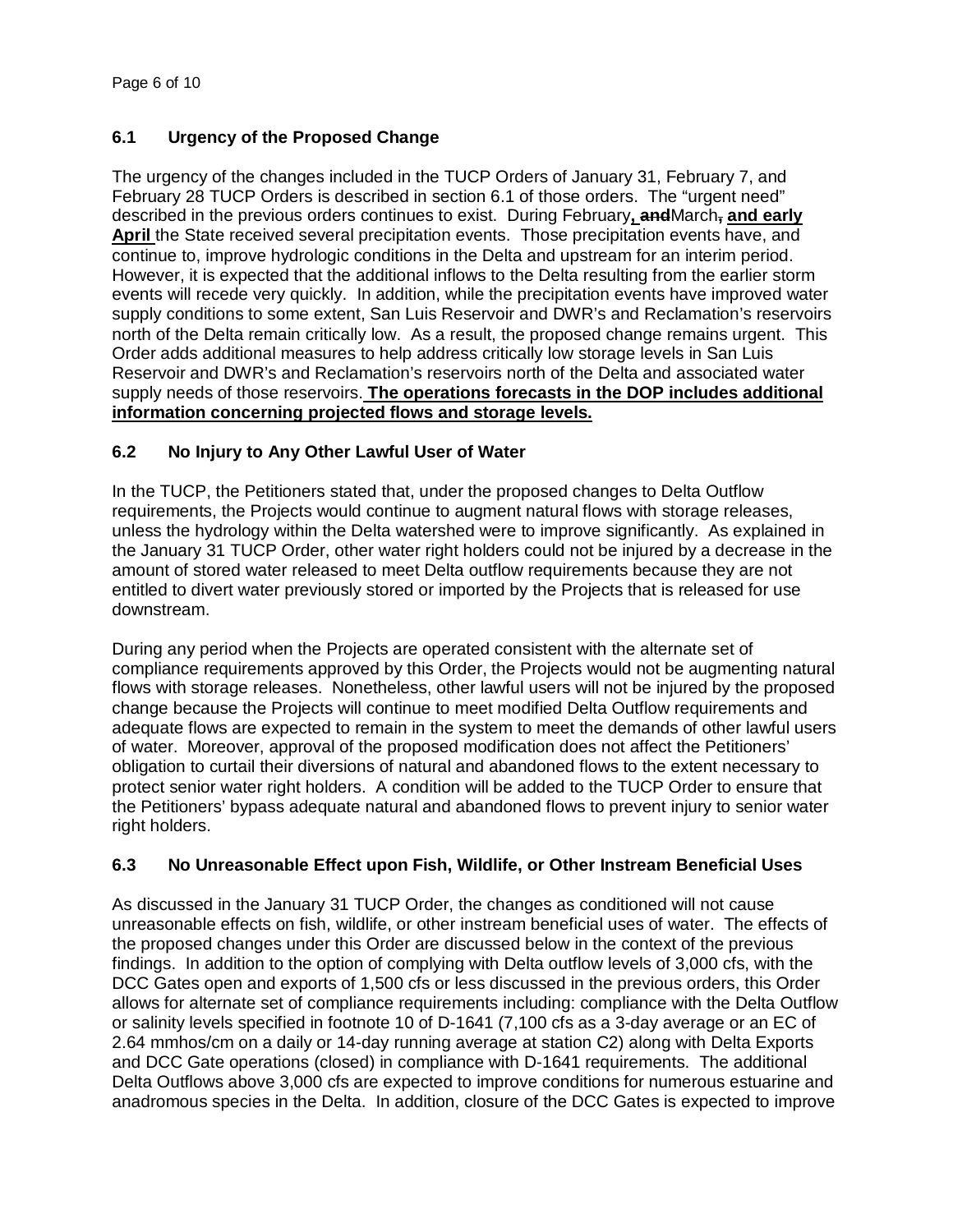conditions for fish by reducing entrainment of migrating salmonids into the interior Delta. The effects of higher exports are expected to be offset to some extent by the additional Delta outflows and closure of the DCC Gates. Further, the export of additional water is limited to natural and abandoned flows ensuring that stored water is maintained in upstream reservoirs for use later in the season for fish and wildlife and other purposes. The March 18 **and April 9**, 2014 request**s** from DWR include concurrence letters from the fisheries agencies that the modifications included in this order will comply with federal and state endangered species act requirements.

### **6.4 The Proposed Change is in the Public Interest**

The reasons why the TUCP Order is in the public interest were described in section 6.4 of the January 31 TUCP Order.

#### **7.0 CONCLUSIONS**

The State Water Board has adequate information in its files to make the evaluation required by Water Code section 1435 concerning the additional modifications of the TUCP Order discussed above. Changes to the TUCP Order from the February 28, 2014 modified version are provided in underline and strikeout below.

I conclude that, based on the available evidence:

1. The Petitioners have an urgent need to make the proposed changes;

2. The petitioned changes, as conditioned by this Order, will not operate to the injury of any other lawful user of water;

3. The petitioned changes, as conditioned by this Order, will not have an unreasonable effect upon fish, wildlife, or other instream beneficial uses; and,

4. The petitioned changes, as conditioned by this Order, are in the public interest.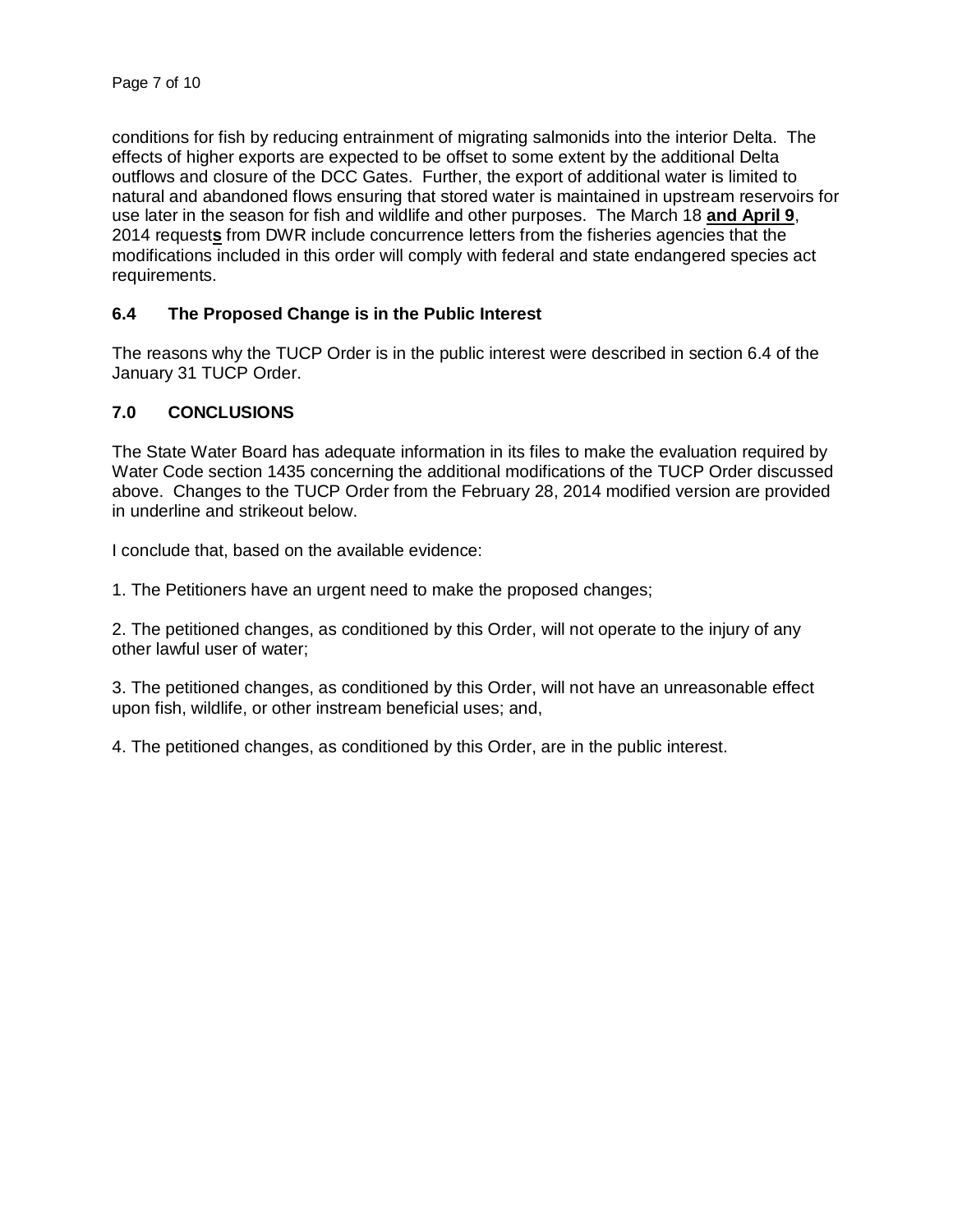#### **ORDER**

**NOW, THEREFORE, IT IS ORDERED** that the petition for temporary urgency change in permit and license conditions under Permits 16478, 16479, 16481, 16482 and 16483 (Applications 5630, 14443, 14445A, 17512 and 17514A, respectively) of the Department of Water Resources (DWR) for the State Water Project (SWP) and License 1986 and Permits 11315, 11316, 11885, 11886, 11887, 11967, 11968, 11969, 11970, 11971, 11972, 11973, 12364, 12721, 12722, 12723, 12725, 12726, 12727, 12860, 15735, 16597, 20245, and 16600 (Applications 23, 234, 1465, 5638, 13370, 13371, 5628, 15374, 15375, 15376, 16767, 16768, 17374, 17376, 5626, 9363, 9364, 9366, 9367, 9368, 15764, 22316, 14858A, 14858B, and 19304, respectively) of the United States Bureau of Reclamation (Reclamation) for the Central Valley Project (CVP); is approved subject to the following terms and conditions. All other terms and conditions of the subject license and permits, including those added by the State Water Resources Control Board (State Water Board) in Revised Decision 1641 (D-1641) shall remain in effect. This Order shall be effective until July 30, 2014.

- 1. Except as otherwise provided in condition 2, below, for a period not to exceed 180 days or until such time as this Order is amended or rescinded based on changed circumstances, the requirements of D-1641 for DWR and Reclamation to meet specified water quality objectives are amended as follows:
	- a. The minimum Delta Outflow levels specified in Table 3 are modified as follows: the minimum Net Delta Outflow Index (NDOI) described in Figure 3 of D-1641 during the months of February**, and** March**, and April** shall be no less than 3,000 cubic-feet per second (cfs). In addition to base Delta Outflows, pursuant to this Order, a higher pulse flow may also be required through the Real-Time Drought Operations Management Process described below.
	- b. The maximum Export Limits included in Table 3 are modified as follows: during March **and April** when footnote 10 of D-1641 is not being met, or the Delta Cross Channel (DCC) Gates are open, the combined maximum SWP and CVP export rate for SWP and CVP contractors at the Harvey O. Banks and C.W. "Bill" Jones pumping plants shall be no greater than 1,500 cfs on a 3-day running average. When precipitation and runoff events occur that allow the DCC to be closed and footnote 10 of D-1641 to be met (Delta Outflow of 7,100 cfs or electrical conductivity of 2.64 millimhos per centimeter on a daily or 14-day running average at the confluence of the Sacramento and the San Joaquin rivers (Collinsville station C2)), but the additional Delta Outflow requirements contained in Table 4 of D-1641 are not being met, then exports of natural and abandoned flows are permitted up to D-1641 Export Limits contained in Table 3. The use of the water exported pursuant this ordering provision 1.b, including previous versions of this ordering provision, is conditioned on DWR and Reclamation following the process described in their March 18, 2014 letter. These limitations do not apply to water transfers under non-SWP or CVP water rights or between SWP and CVP contractors. DWR and Reclamation shall refine estimates of export amounts and deliveries required to maintain health and safety and shall provide these estimates to the State Water Board by March 21. Based on additional information or changed circumstances, the export limits imposed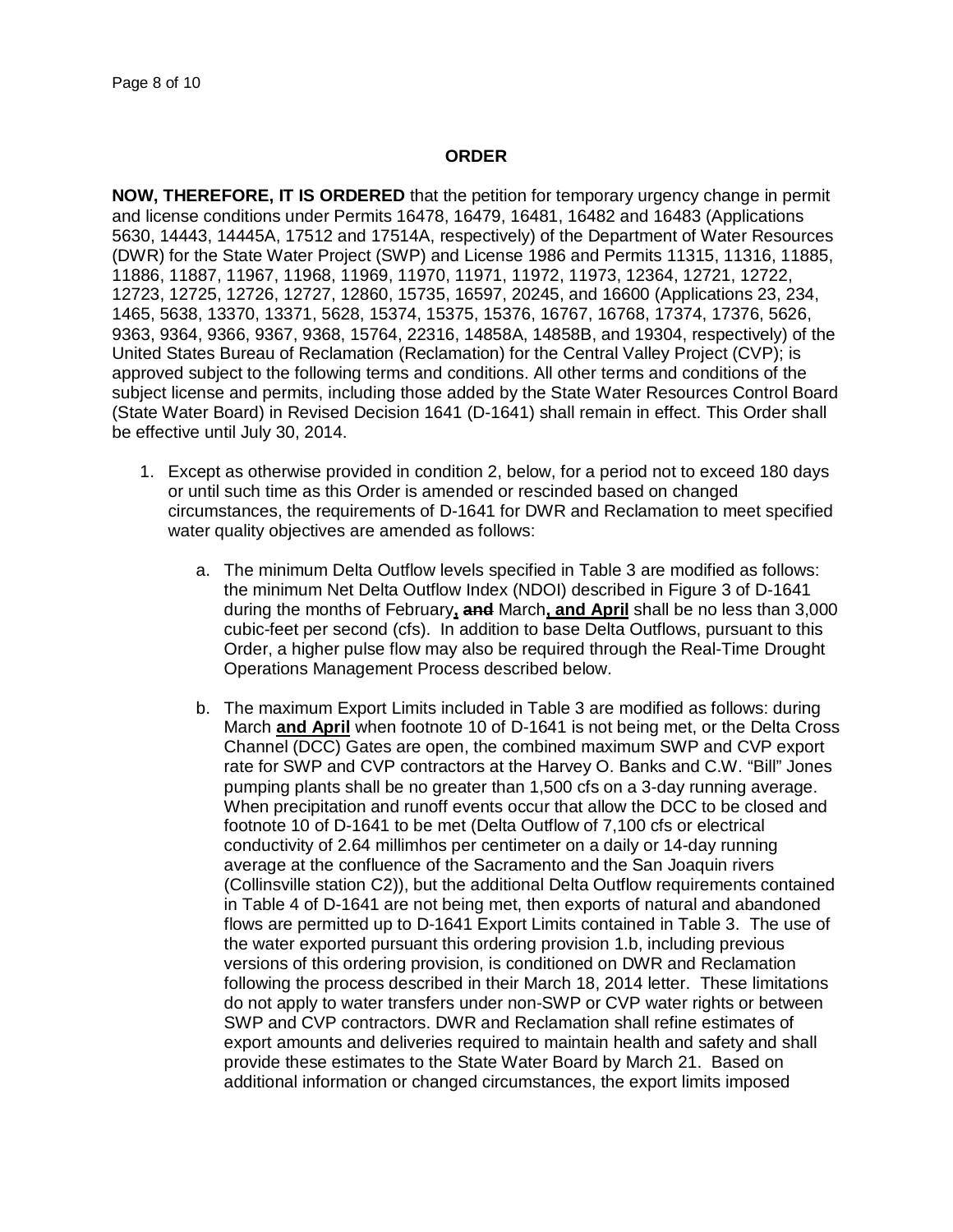pursuant to this Order may be modified through the Real-Time Drought Operations Management Process described below.

- c. The Delta Cross Channel (DCC) Gate Closure requirements included in Table 3 are modified as follows: the DCC gates may be opened from February 1 through May 20 as necessary to preserve limited storage in upstream reservoirs and reduce infiltration of high salinity water into the Delta while reducing impacts on migrating Chinook salmon. Requirements for closure of the DCC gates during March through May 20 shall be determined through the Real-Time Drought Operations Management Process described below.
- 2. During the effective period of this Order, if precipitation events occur that enable DWR and Reclamation to **fully** comply with the Delta Outflow and DCC Gate Closure requirements contained in **Table 3 of** D-1641, then D-1641 requirements shall be operative, except that any SWP and CVP exports greater than 1500 cfs shall be limited to natural or abandoned flow, or transfers as specified in condition 1b.
- 3. DWR and Reclamation shall convene a Real-Time Drought Operations Management Team with designated representatives from DWR, Reclamation, the State Water Board, Department of Fish and Wildlife, National Marine Fisheries Service and U.S. Fish and Wildlife Service (fisheries agencies). The Real-Time Drought Operations Management Team shall be convened to discuss potential changes to SWP and CVP operations to meet health and safety requirements and to reasonably protect all beneficial uses of water. The team shall meet on a regular basis, and no less than weekly, to discuss current conditions and may be combined with the existing Water Operations Management Team as appropriate. The State Water Board representative shall be designated by the Executive Director of the State Water Board and shall be authorized to make real-time operational decisions to modify requirements to meet pulse flows associated with the modification to the Delta Outflow objective described above, Export Limits, DCC gate closures, and the associated requirements of this Order. If the State Water Board approves any additional temporary urgency changes pursuant to the temporary urgency change petition that is the subject of this Order, or otherwise modifies this Order, the State Water Board will provide notice and an opportunity for interested persons to comment or object. Based on public comments or objections, further changes may be made to this Order. Information concerning changes to this Order will be posted on the State Water Board's website within 24 hours.
- 4. DWR and Reclamation shall calculate and maintain a record of the amount of water conserved through the changes authorized by this Order. The water conserved shall be maintained in storage to protect flows for fisheries, used to maintain water supplies, or used to improve water quality. The use of such water shall be determined through the Real-Time Drought Operations Management Team Process described above.
- 5. DWR and Reclamation shall develop monthly water balance estimates indicating actual and proposed operations through the end of the water year. Specifically, actual and projected inflows, north of Delta contract deliveries, other channel depletions, exports, and Delta outflows shall be identified. The water balance shall be posted on DWR's website and updated as necessary based on changed conditions.